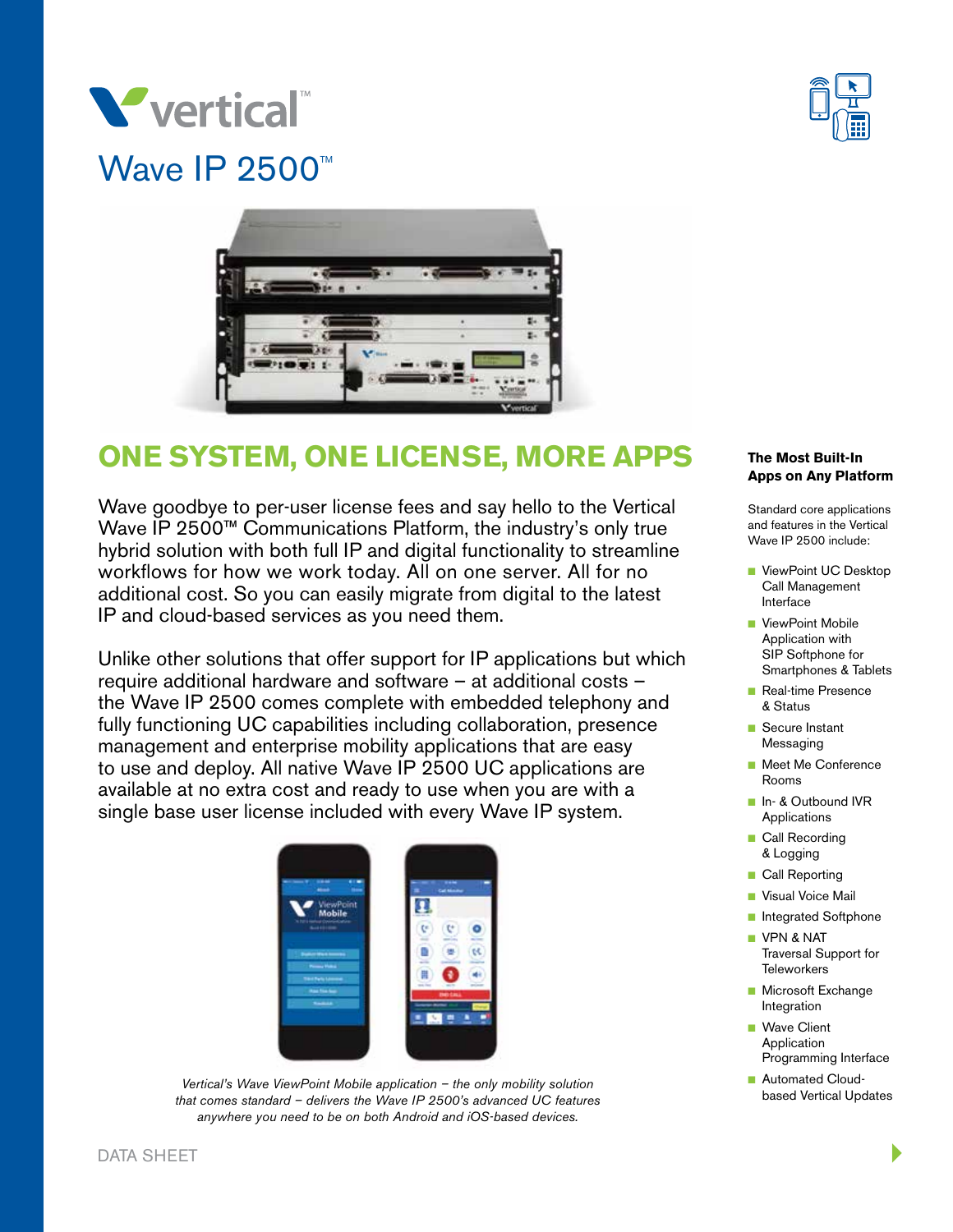### Product Specifications

**Front Panel**

Vertical Wave IP appliances feature the latest solid-state drive (SSD) technology and scale easily to provide exceptional expansion capabilities for single or multisite organizations, whether you have ten or thousands of users. Your investment is protected as your company grows with robust voice gateway capabilities

that let you migrate to next-generation IP communications services on your own timeline. The Wave IP 2500 supports the latest in SIP trunking services for maximum flexibility and cost savings. It also supports traditional voice trunk interfaces, including analog trunks, T1 and PRI-ISDN without any external devices to manage.

| <b>Analog Stations/Trunks</b> | 4 Analog Stations + 4 Loop Start Trunks<br>(RJ21X)                   |
|-------------------------------|----------------------------------------------------------------------|
| <b>USB Ports</b>              | 2 Active                                                             |
| <b>Expansion Slots</b>        | 2 Module Slots and 2 Full-Length Card Slots<br>on Base System        |
| Ethernet LAN/WAN              | 1 Port (10/100/1000)<br>(Additional mirrored port for service)       |
| eSATA Port                    | $\sqrt{ }$                                                           |
| Audio In                      | 1(3.5mm)                                                             |
| PA Out                        | 1(3.5mm)                                                             |
| Status LCD Panel              | $\sqrt{ }$                                                           |
| <b>Mechanical</b>             |                                                                      |
| 19" Rack Mount                | $\sqrt{}$                                                            |
| <b>Wall Mount Option</b>      | $\sqrt{}$                                                            |
| <b>Dimensions</b>             | 17.6"w x 5.875"h x 19"d                                              |
| Weight (Base system)          | 12.70 kg/28 lbs                                                      |
| <b>Power</b>                  |                                                                      |
| Input Voltage, Frequency      | Input Voltage: 100 - 240 VAC, 50/60 Hz                               |
| Input Current                 | Maximum 9A                                                           |
| Consumption/Dissipation       | Maximum 2100 BTU/hour                                                |
| <b>Environmental</b>          |                                                                      |
| <b>Operating Temperature</b>  | 32° to 104° F (0° to 40° C)                                          |
| <b>Operating Humidity</b>     | 80% Maximum, Non-condensing                                          |
| Storage Temperature           | $-4^{\circ}$ to 140 $^{\circ}$ F ( $-20^{\circ}$ to 60 $^{\circ}$ C) |

### **Leaner is Greener**

*Wave IP 2500 rackmountable "all in one" servers and expansion units stack up well against the competition when it comes to running a leaner, greener organization. Fewer servers mean less overall energy consumption, which translates into even greater operational cost savings.*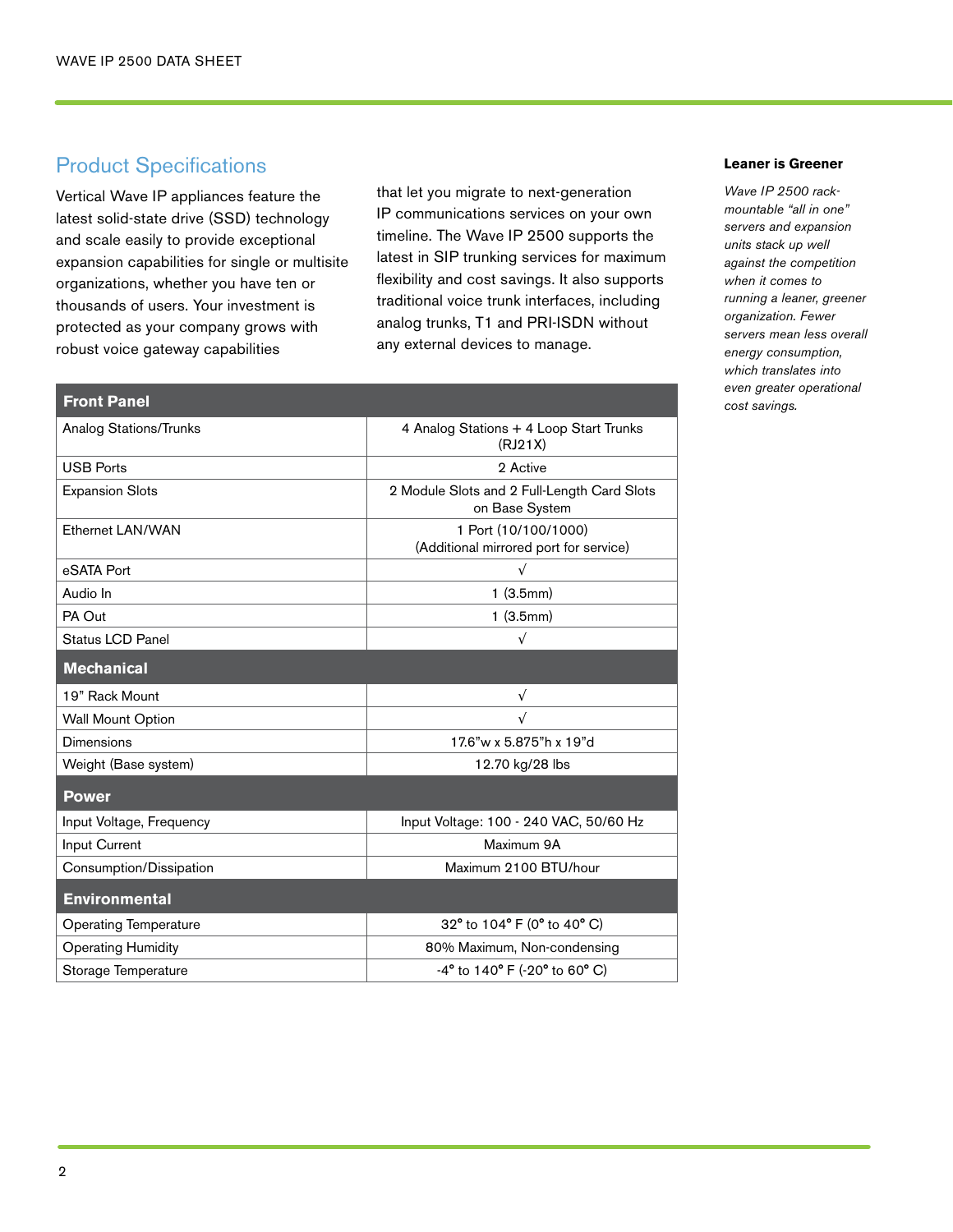| <b>System Resources</b>                                            |                                                                                                 |
|--------------------------------------------------------------------|-------------------------------------------------------------------------------------------------|
| Embedded CPU                                                       | Dual ARM 11, 650Mhz                                                                             |
| <b>Embedded Operating System</b>                                   | Linux 2.6                                                                                       |
| <b>Vertical Application Module</b><br>(VAM Server Module)          | 2.4GHz Core2Duo/2GB RAM (ITX)                                                                   |
| VAM OS                                                             | <b>MSFT Windows Telephony Server</b><br>Edition                                                 |
| Storage                                                            | Single 160 GB Solid-State Drive (SSD) + Single<br>320 GB SATA Hard Drive                        |
| Base Media Resources*                                              | 60                                                                                              |
| Add-on Media Resource Module*                                      | <b>MRM A 90</b><br><b>MRM B 200</b><br><b>MRM C 315</b>                                         |
| <b>Fault Monitor</b>                                               | $\sqrt{}$                                                                                       |
| <b>Temperature Sensors</b>                                         | $\sqrt{}$                                                                                       |
| Codecs                                                             | G.711, G.729, T.38                                                                              |
| <b>Supported VoIP Codecs (154 voice channels total)</b>            |                                                                                                 |
| T1 w/DNI (Can support PRI or T1)                                   | 6 Modules/24 Channels Each<br>(Last channel is data channel or voice depending<br>on PRI or T1) |
| F1 w/DNI                                                           | 5 Modules/30 Voice Channels Fach                                                                |
| BRI                                                                | 4 Modules/8 Voice Channels Each                                                                 |
| Analog Loop Start                                                  | 8 Modules/8 Voice Trunks Each<br>(Plus 4 built-in ports)                                        |
| Analog DID Trunks                                                  | 8 Modules/8 Voice Trunks Each                                                                   |
| SIP (VoIP)                                                         | 150 Trunks/Active External Calls                                                                |
| Users (Maximum of 500 phone users of all types on a single system) |                                                                                                 |
| <b>SIP Handsets</b>                                                | 500                                                                                             |
| <b>Digital Phones</b>                                              | 480                                                                                             |
| Analog Handsets                                                    | 240                                                                                             |
| <b>Mobile Users</b>                                                | 500                                                                                             |
| <b>Voice Mail</b>                                                  |                                                                                                 |
| Number of Mailboxes                                                | 1,000                                                                                           |
| <b>Expansion</b>                                                   |                                                                                                 |
| Expansion Chassis (EXUs)                                           | Up to 4 EXUs, Each Providing 2 Additional<br>Full-length Card Slots                             |

**Add-on Applications**

Also incuded on every Wave IP 2500 system, these optional applications\* are ready to run when you're ready to use them with a simple license that can be dynamically launched at any time. With each system, you receive a free, 30-day trial license that lets you try each application before you buy.

- Wave Contact Center (Up to 100 agents)
- Wave Contact Center Reporter
- **Nave Global** Manager Agent
- **Nave Campaign Tracker**
- Wave Call Classifier
- **Nave Fax Manager**
- **Nave Business** Continuity Service
- **Nave Live Image** (Disaster recovery)
- WaveNet (Site-to-site networking)
- \* Add-ons require licenses

*\* Port estimates are based on standard IVR services. Port availability may vary based on services being used.*